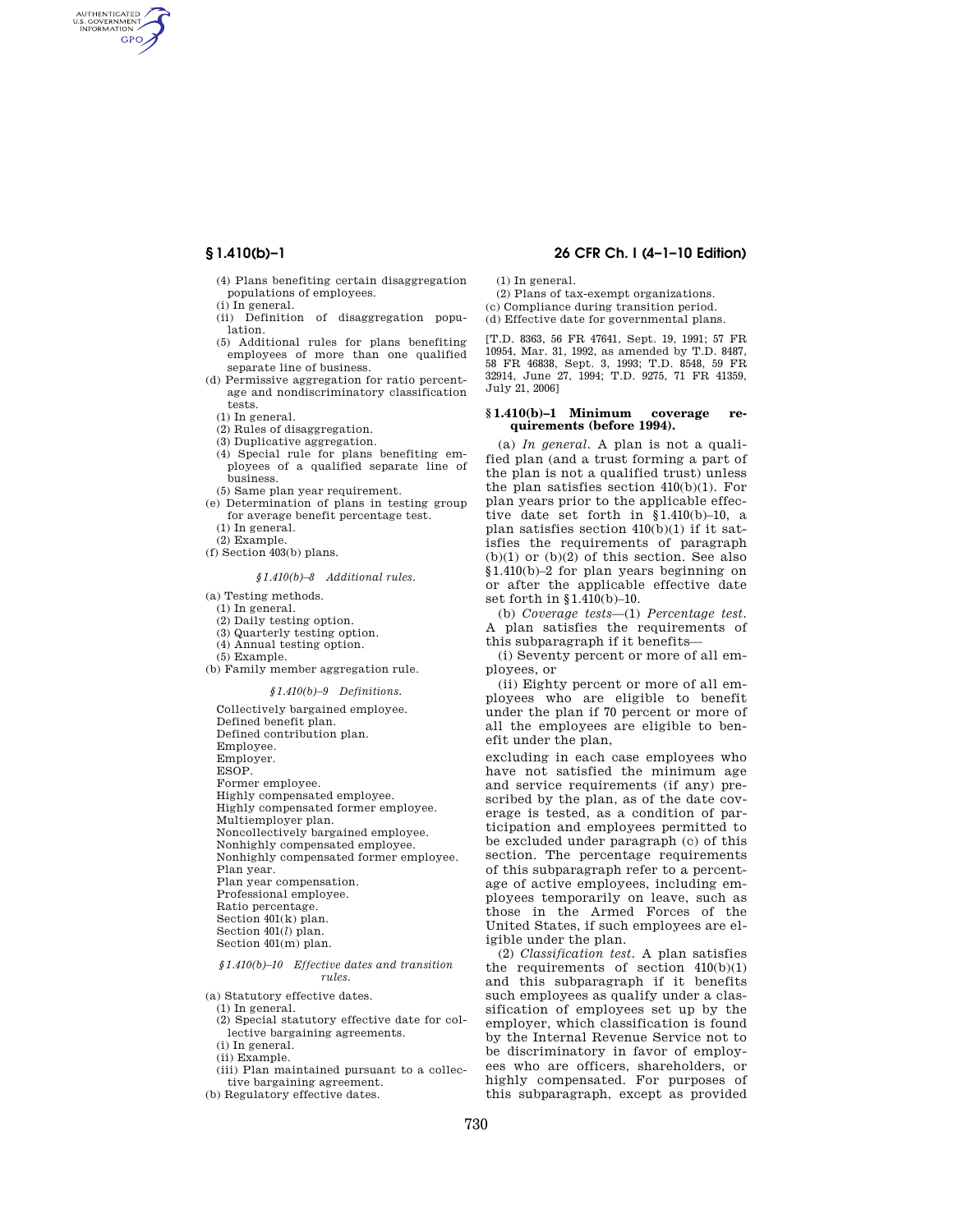## **Internal Revenue Service, Treasury § 1.410(b)–1**

by paragraph (c) of this section, all active employees (including employees who do not satisfy the minimum age or service requirements of the plan) are taken into account.

(c) *Exclusion of certain employees.*  Under section 410(b)(2), for purposes of section 410(b)(1) and paragraph (b) of this section, there shall be excluded from consideration employees described in subparagraphs  $(1)$ ,  $(2)$ , and  $(3)$ of this paragraph.

(1) *Bargaining unit.* Under section  $410(b)(2)(A)$  and this paragraph, there may be excluded from consideration employees not included in the plan who are included in a unit of employees covered by an agreement which the Secretary of Labor finds to be a collective bargaining agreement between employee representatives and one or more employers, if the Internal Revenue Service finds that retirement benefits were the subject of good faith bargaining between such employee representatives and such employer or employers. For purposes of determining whether such bargaining occurred, it is not material that such employees are not covered by another plan or that the plan was not considered in such bargaining.

(2) *Air pilots.* Under section 410(b)(2)(B) and this paragraph there may be excluded from consideration, in the case of a plan established or maintained pursuant to an agreement which the Secretary of Labor finds to be a collective bargaining agreement between air pilots represented in accordance with title II of the Railway Labor Act and one or more employers all employees not covered by such agreement. Section 410(b)(2)(B) and this subparagraph do not apply to a plan if the plan provides contributions or benefits for employees whose principal duties are not customarily performed aboard aircraft in flight.

(3) *Nonresident aliens.* Under section  $410(b)(2)(C)$  and this paragraph, there may be excluded from consideration employees who are nonresident aliens and who receive no earned income (within the meaning of section 911(b) and the regulations thereunder) from the employer which constitutes income from sources within the United States

(within the meaning of section  $861(a)(3)$ ) and the regulations thereunder).

(d) *Special rules*—(1) *Highly compensated.* The classification of an employee as highly compensated for purposes of section  $410(b)(1)(B)$  and  $$1.410(b)-1(b)(2)$  is made on the basis of the facts and circumstances of each case, taking into account the level of the employee's compensation and the level of compensation paid by the employer to other employees, whether or not covered by the plan. Average compensation levels determined on a local, regional, or national basis, are not relevant for this purpose. Further, the classification of an employee as highly compensated is not made solely on the basis of the number or percentage of employees whose compensation exceeds, or is exceeded by, the employee's.

(2) *Discrimination.* The determination as to whether a plan discriminates in favor of employees who are officers, shareholders, or highly compensated is made on the basis of the facts and circumstances of each case, allowing a reasonable difference between the ratio of such employees benefited by the plan to all such employees of the employer and the ratio of the employees (other than officers, shareholders, or highly compensated) of the employer benefited by the plan to all employees (other than officers, shareholders, or highly compensated). A showing that a specified percentage of employees covered by a plan are not officers, shareholders, or highly compensated, is not in itself sufficient to establish that the plan does not discriminate in favor of employees who are officers, shareholders, or highly compensated.

(3) *Multiple plans*—(i) An employer may designate two or more plans as constituting a single plan which is intended to qualify for purposes of section 410(b)(1) and this section, in which case all plans so designated shall be considered as a single plan in determining whether the requirements of such section are satisfied by each of the separate plans. A determination that the combination of plans so designated does not satisfy such requirements does not preclude a determination that one or more of such plans,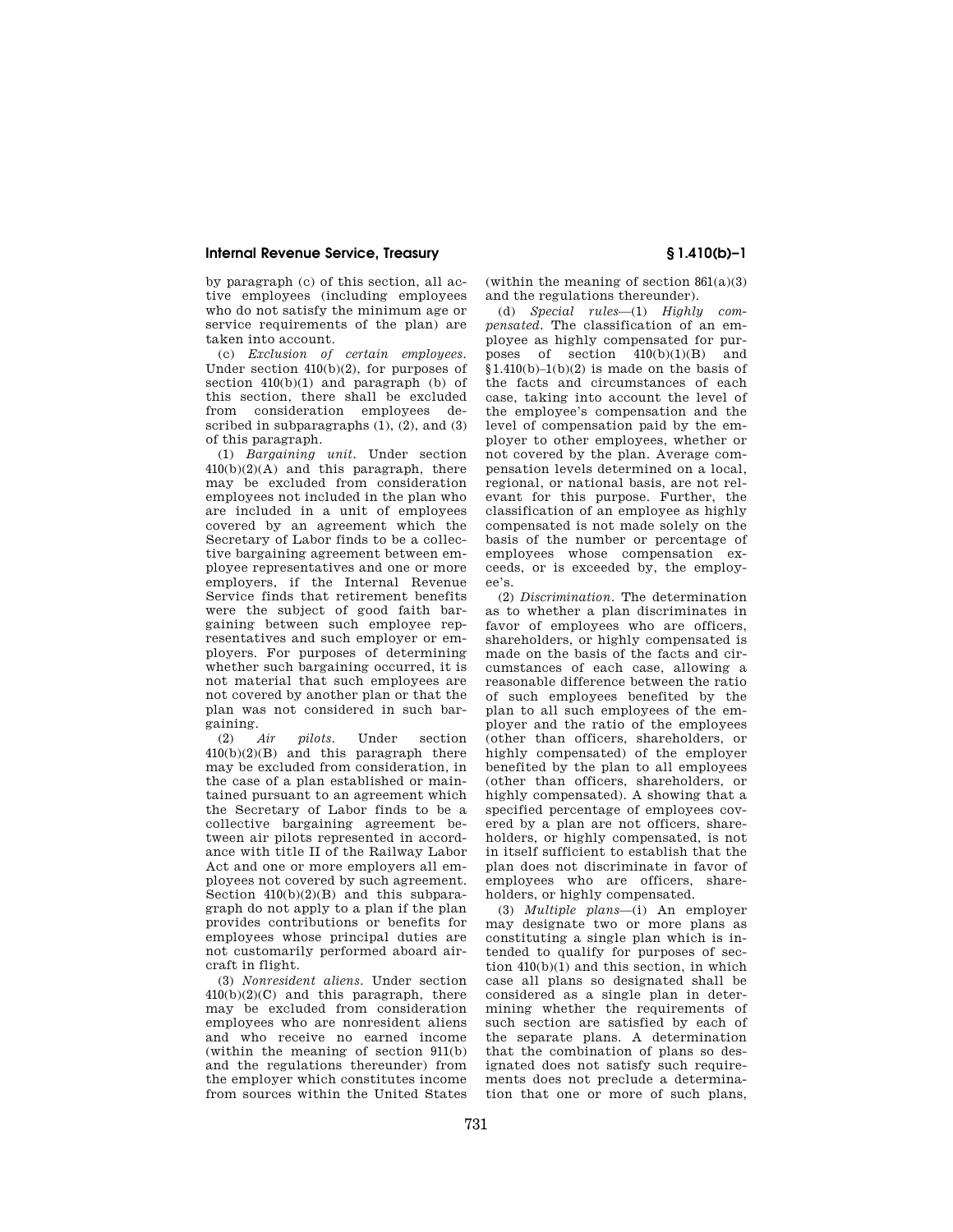considered separately, satisfies such requirements.

(ii) Notwithstanding subdivision (i) of this subparagraph, a plan which is subject to the limitations of section 401(a)(17) of the Code or section 301(d)(3) of the Tax Reduction Act of 1975 cannot be considered with any other plan which covers any employee covered by such plan.

(4) *Profit-sharing plans.* Employees under a profit-sharing plan who receive the amounts allocated to their accounts before the expiration of a period of time or the occurrence of a contingency specified in the plan shall not be considered covered by the plan. Thus, in case a plan permits employees to receive immediately the amounts allocated to their accounts, or to have such amounts paid to a profit-sharing plan for them, the employees who receive the shares immediately shall not be considered covered by the plan.

(5) *Certain classifications.* See section  $401(a)(5)$  and the regulations thereunder for rules relating to classifications of employees which are not considered to be discriminatory per se for purposes of section  $410(b)(1)(B)$  and  $$1.410(b)-1(b)(2)$ .

(6) *Integration with Social Security Act.*  See section 401(a)(5) and the regulations thereunder for rules relating to integration of plans with the Social Security Act.

(7) *Different age and service requirements*—(i) *Application.* The rules of this subparagraph (7) apply to a plan which must satisfy the minimum age and<br>service requirements of section requirements of section  $410(a)(1)(A)$  in order to be a qualified plan. Accordingly, the rules are inapplicable to plans described in section  $410(c)(1)$  (see §1.410(a)–1(c)(1)); plans satisfying the alternative minimum age and service requirements of section  $410(a)(1)(B)$  but not satisfying the requirements of section  $410(a)(1)(A)$ ; and plans which provide contributions or benefits for employees, some or all of whom are owner-employees (see section  $401(a)(10)$ ).

(ii) *General rules.* A provision for different age and service requirements for present and future employees either upon establishment or subsequent amendment is not, of itself, discriminatory under section  $410(b)(1)(B)$  even though present employees who are offi-

**§ 1.410(b)–1 26 CFR Ch. I (4–1–10 Edition)** 

cers, shareholders, or highly compensated cannot meet the age and service requirements for future employees at the time the plan is established or amended and even though present participants who are officers, shareholders, or highly compensated would not have satisfied the age and service requirements for future employees at the time they became participants in the plan. Furthermore, prohibited discrimination will be deemed not to arise in operation, solely because of such different requirements, when future employees are added to the employer's work force.

(8) *Certain controlled groups.* In applying the percentage test and classification test described in paragraph (b) (1) and (2) of this section for a year, all the employees of corporations or trades and businesses whose employees are treated as employed by a single employer by reason of section 414 (b) or (c) must be taken into account. The preceding sentence shall apply for a plan year if, on 1 day in each quarter of such plan year, such corporations are members of a controlled group of corporations (within the meaning of section 414(b)) of such trades or businesses are under common control (within the meaning of section 414(c)).

(9) *Transitional rule.* In the case of a cash and deferred profit-sharing plan, in existence on June 27, 1974, the requirements of paragraph (b)(2) of this section are satisfied if over one-half of the participants in the plan are among the lowest paid two-thirds of all eligible employees. This subparagraph shall not apply after December 31, 1977.

(e) *Example.* The rules provided by this section are illustrated by the following example:

*Example.* An employer established a noncontributory defined benefit plan covering all employees of its ABC Division who are hired prior to age 60 and who are at least 25 years old. The normal retirement age under the plan is age 65. The employer has 100 employees including 20 employees who are under age 25 and 10 employees who were hired over age 60. The plan does not cover 15 employees who are over age 25 and were hired before age 60 because they are not in the ABC Division. Of these 15 excluded employees, 3 have less than 1 year of service. In addition, 12 of the 55 employees covered have less than one year of service. The plan can be